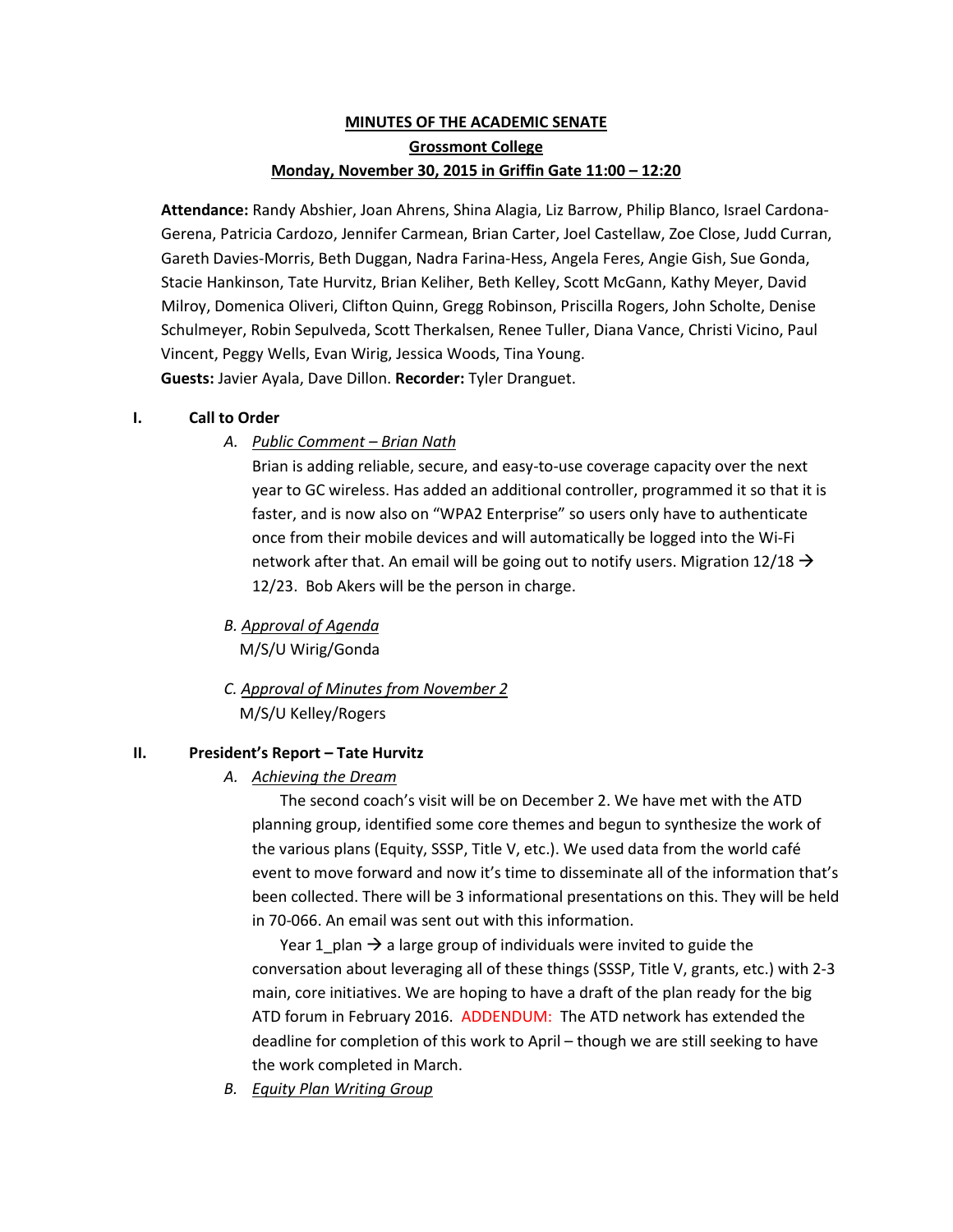There has been a group writing for several months. Lida Rafia is currently finetuning contributions to build the rough draft. There will be an email going out when the draft is ready for viewing and feedback. The email will provide a link to the document and to a comment form. Both will be housed on the intranet.

*C. President's Forum*

Go to the President's Forum! Our new college President has made it a point to create opportunities for employees to learn about the college, its ongoing operations, its challenges and its opportunities, but also wants to create an open, honest conversation on an on-going basis. This discussion will likely encompass many topics that are affecting the college, including recent administrative turnover and college enrollment patterns.

*D. Canvas*

There have been 2 demo presentations – one on Blackboard Ultra (approximately 10 faculty members) and one on Canvas (approximately 30 people there). Survey forms that were given out to faculty after each event seemed to favor Canvas. There are 2 sessions scheduled for flex week to investigate Canvas. A vote to endorse Canvas or stay with Blackboard will likely take place in early February. Questions were proposed about the timeline and the Blackboard contract. Hurvitz stated that there will be follow up. It was also noted that if we were to change over, since this has already been done before, we'd have the guidance of other institutions. There were questions about the advantages of Canvas over Blackboard. It was pointed out that there is a lot of clicking involved in navigating Blackboard, while there is not in Canvas. Everything is integrated, YouTube, PowerPoints, images, links to notes are all able to be created within a single document – within the system. This is not possible in Blackboard. Also, the calendar view in Canvas has drag-and-drop features that auto-correct dates in all other areas of the class page. It was also noted that Blackboard ultra is really cool looking and seems to be moving towards including some of these features, but there is nothing available yet, so much of what we know is conjecture. It is said to be more "Canvas-like" than current Blackboard, but there is no timeline for when Blackboard Ultra will be available at this time.

#### **III. Information Items**

### *A. Resolution on Shared Governance Committee Work*

(Shown: list of shared governance committees that would be included in the proposed definition [included with Nov. 16 minutes]). This list is not a static, permanent list. It's a snapshot of what currently exists that meets this criteria. Academic Senate = PT division representatives and PT Senate Officer at large. Also includes any PT department representatives that are voted into their positions in place of a full time faculty Senator.

PTFC = division representatives and PT officer at large

Att. A: word "committee" removed from calling the question  $\rightarrow$  motion to approve with removal of  $1<sup>st</sup>$  therefore" "S" in support M/S/U Therkalsen/Gonda